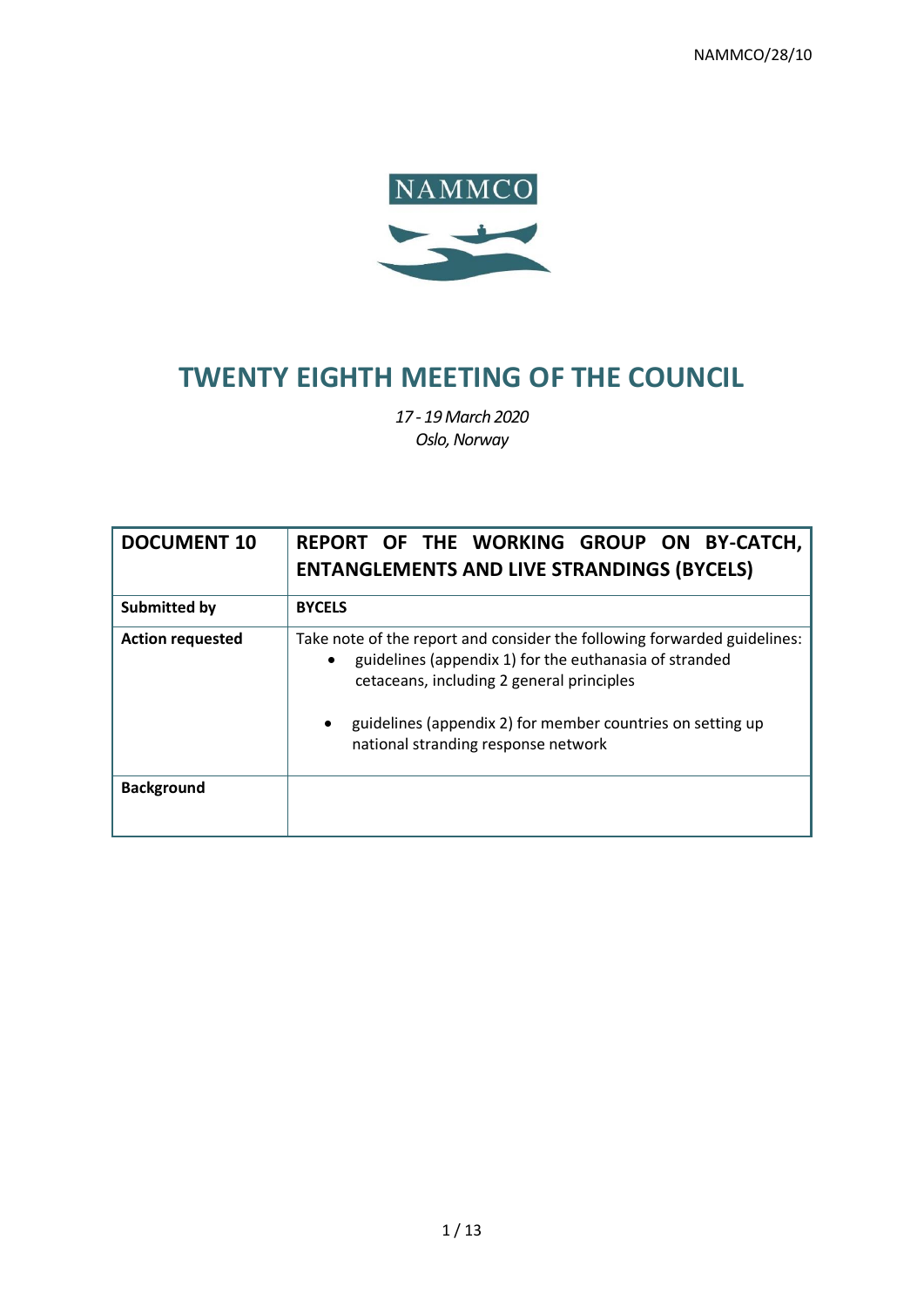# 1. **MEMBERS AND MEETINGS**

BYCELS held one meeting in 2019 on 4 October in Copenhagen, Denmark.

Committee members: Guðni Magnús Eiríksson (Iceland), Kathrine A. Ryeng and Hild Ynnesdal (Norway), Nette Levermann (Greenland) and Signar Petersen (Faroe Islands).

Chair: Guðni Magnús Eiríksson

The next meeting is scheduled as an online meeting in June 2020, date to be confirmed.

# 2. **OVERVIEW OF MAIN DISCUSSIONS AND DECISIONS**

#### **2.1 PERFORMANCE REVIEW RECOMMENDATIONS**

The Working Group (PRWG) reviewing and following up on the recommendations from the Performance Review Panel forwarded a list of recommendations specific to the work of BYCELS that the Working Group had been asked to address.

BYCELS had been asked to consider the recommendations taking into account:

- the relevance of the recommendations,
- inform of further issues they have identified specifically related to specific recommendations but also in general within the work of their committee,
- propose ways for implementing the recommendations and improving processes if relevant.

The section below includes summaries of the recommendations, the PRWG's comments to the recommendations and response by BYCELS. Recommendation identification key PR18-RCXX reads Performance Review 2018-recommendation number.

#### **2.2 PR18-RC7**

*Recommendation to establish a formal procedure to review and update the NAMMCO website regularly. It was suggested that Committees together with the Secretariat periodically reviewed and endorsed their relevant sectors.* 

**PRWG comment:** The website is the most important visibility and outreach tool of NAMMCO. Its content should be correct and updated. The Committees should be the guarantee of the quality of its content. The review of the content should be one of their recurrent tasks.

#### **BYCELS response:**

- a) BYCELS considered the recommendation highly relevant
- b) No further issues were identified
- c) BYCELS agreed to recommend the following 3-step process for its work to ensure the quality of the content on the website:
	- 1. to review all current text and information related to BYCELS on the website.
	- 2. make reviewing new information on the website a standard agenda item for the annual meeting of the committee. If needed, this may also be done by correspondence intersessional
	- 3. consider how to make the work of BYCELS more visible

BYCELS agreed to endeavour to finalise step 1 by the end of 2019. To accomplish this, members were tasked with reviewing all current text and information by 30 October 2019. The Secretariat had made an overview of all links related to BYCELS and to facilitate the editing process further the Secretariat would compile all information into one document and circulate it to BYCELS as soon as possible after the meeting.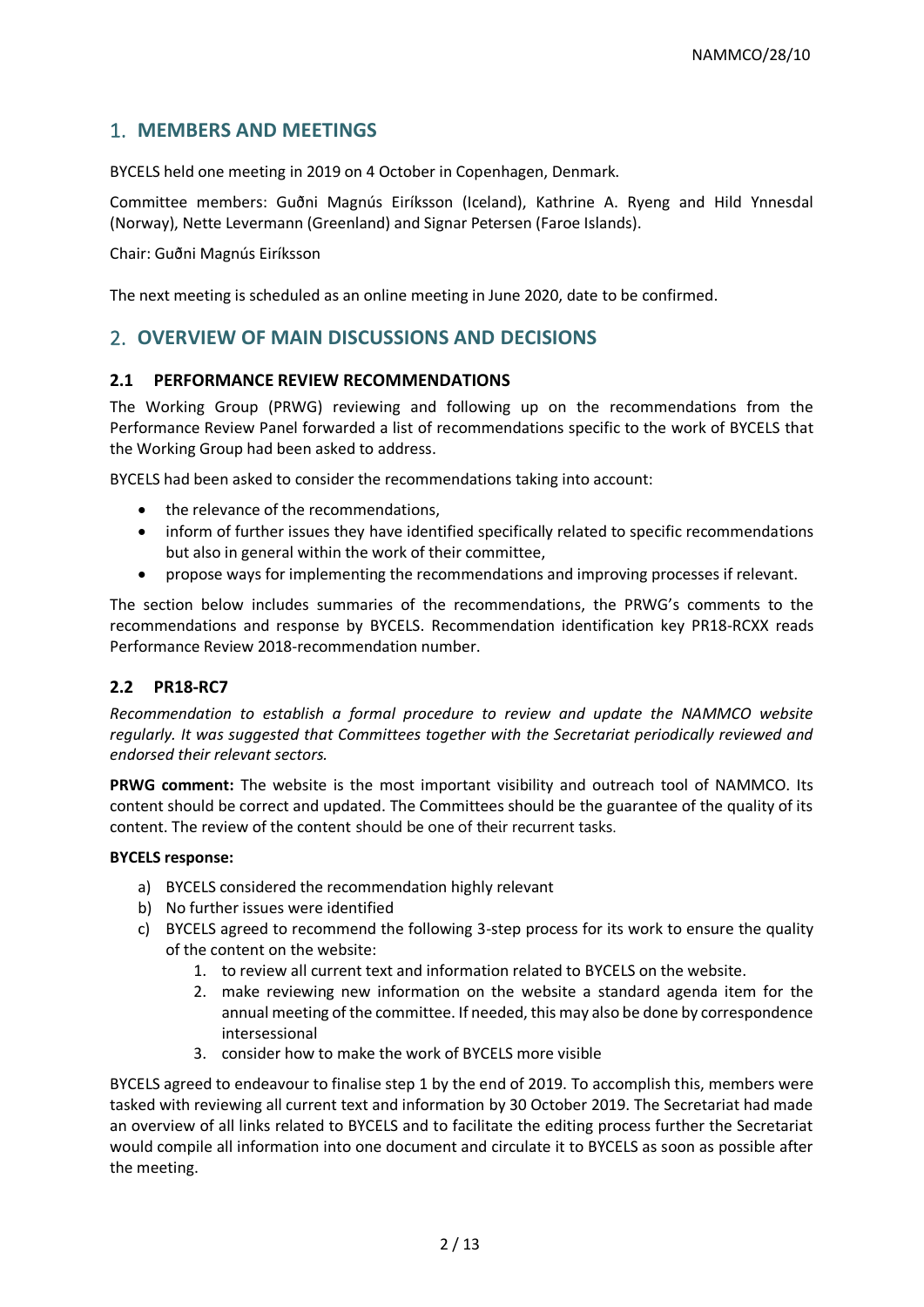#### **2.3 PR18-RC13 AND PR18-RC25**

*Recommendation related to the question of standardising data reporting from Parties to the Committees, ensuring data quality and storage. It also recommended working with other relevant IGOs (IWC) to avoid overlaps in deadlines and facilitate the data submission process.* 

**PRWG comment**: The priority is to ensure a reliable database (storage of data) with guidelines on data quality and sharing.

BYCELS response:

- a) BYCELS considered the recommendation highly relevant
- b) BYCELS strongly emphasised the importance of safe storage of data with suitable platform to ensure standardisation, continuity and accessibility. BYCELS also recommended that the Secretariat look at how data storage is handled in comparable fisheries organisations (NEAFC, NAFO, IWC)
- c) BYCELS drew attention to the already ongoing work undertaken by the committee to standardise annual reporting of data from Parties by extending the national progress reports to also include data from CIO/CHM/BYCELS in addition to SC. This work entails identification of which data should be submitted and in what format, one annual deadline for data submission and how and in which form the submitted data can become publicly available on the website.

#### **2.4 PR18-RC20**

The recommendation was not part of the ones forwarded by PRWG to BYCELS. However, CIO had been asked to consider the recommendation and had concluded that it belonged to BYCELS.

*The Panel noted the low number of strandings reported and the absence of information on hunting effort and ship strikes in the NAMMCO data spreadsheet. Measures of hunting effort related to catches of some species could be obtained relatively easily from analyses of hunting licenses issued, logbooks and inspection and observation reports and interviews with hunters. The Panel recommended that ship strikes be reported more consistently.*

**PRWG comment:** a question of data quality.

#### **BYCELS response:**

- a) BYCELS found the recommendation to report ship strikes in a defined standardised manner relevant and within its area of responsibility
- b) The magnitude of the problem in member countries was discussed and it was noted that more information is needed on whether reported incidents were individual cases or if it happens frequently in certain hot spots or ship lanes
- c) NAMMCO member countries do not have regulations for reporting of ship strikes thus reporting has been based on voluntary and random. BYCELS recognised that much work has been carried out by IWC and others on the issue of ship strikes. IWC has a global ship strike database functional since 2007. In 2019 a joint Workshop was held with IUCN and ACCOBAMS discussing ship strike hot spots.

## **2.5 DATABASE, DATA REQUIREMENTS AND DEADLINES**

BYCELS in cooperation with CHM and CIO had recommended to Council to synchronise the submission of standardised data from all committees. The proposal, endorsed by Council 27, was to extend the current National Progress Report to include the required annual data reporting from all committees.

BYCELS discussed and finalised the data requirements for by-catch, entanglements, stranding and ship strike. Noting that 2019 would represent a trial year it was envisaged to assess the functionality of the identified data categories based on the 2019 reporting.

BYCELS agreed to propose 1 February as the annual deadline.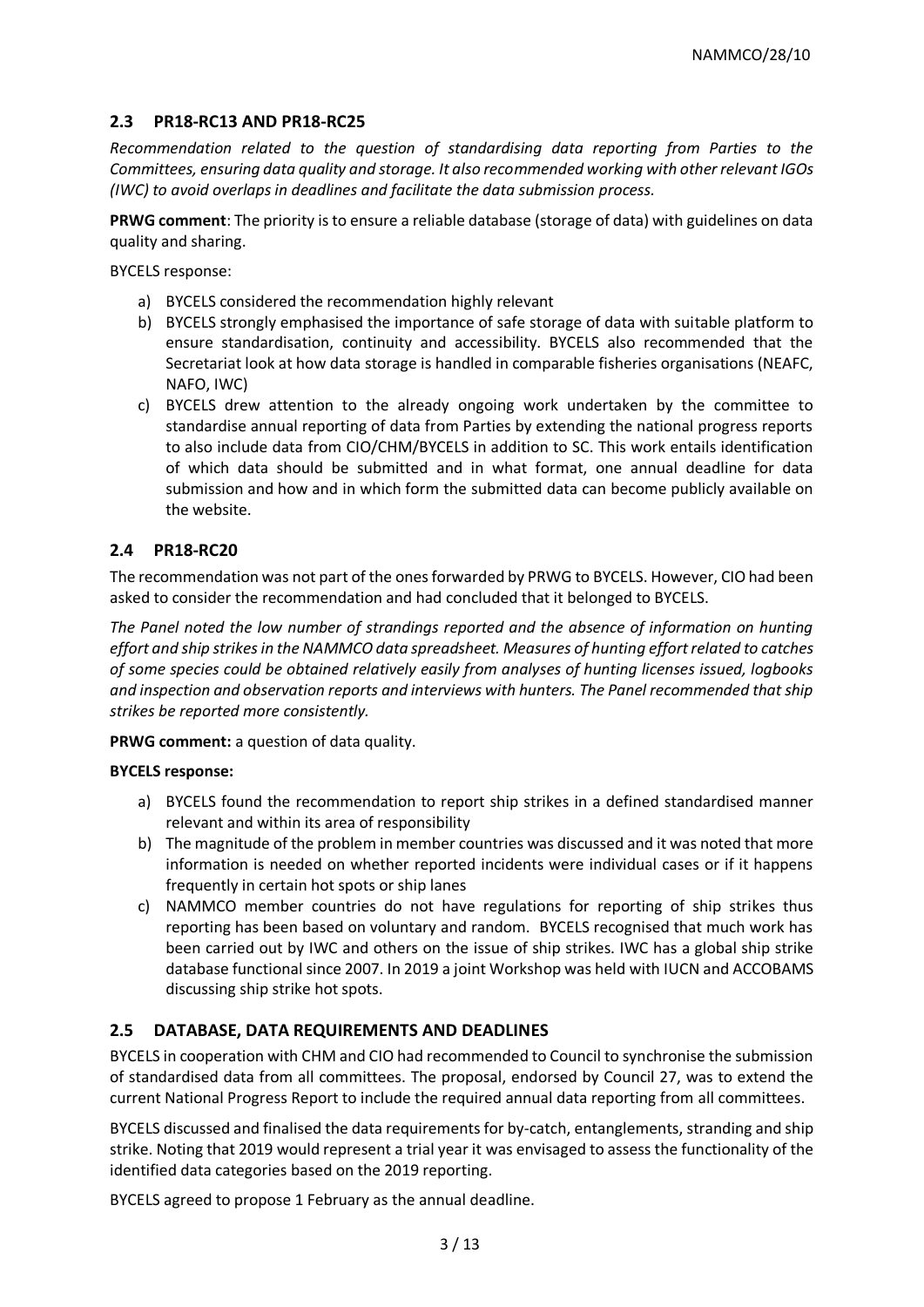The issue of developing a database with the Secretariat as depository had not been discussed by Council 27. BYCELS underlined that the important part is to collect standardised data that allow comparisons between countries. The specific platform where the data are stored should be defined at some stage but the essential issue for the committee is the quality and accessibility of the data.

## **2.6 GUIDELINES**

BYCELS had previously agreed to develop guidelines on how to euthanise live stranded cetaceans, how to take samples from stranded animals and how to disentangle large whales in the Arctic.

Various guidelines developed by IWC, ASCOBANS and others had been reviewed with the aim of identifying procedures and actions for recommendation to NAMMCO members. Greenland had requested easily accessible guidelines for practical use for trained wildlife officers and hunters.

## **2.6.1 How to euthanise stranded cetaceans**

Taking the Norwegian guidelines on how to handle living stranded whales as inspiration, BYCELS discussed and agreed to recommend to Council the guidelines reflected in appendix 1. It was emphasised that these guidelines related only to cetaceans and not all marine mammals. BYCELS furthermore agreed to recommend the following general rules:

- Under most circumstances stranded large cetaceans are in a terminal condition. For animal welfare as well as human safety reasons, any attempt to refloat and release such animals should not be conducted. If the whale does not refloat on its own after one tidal cycle, euthanasia should be considered if trained personnel and suitable equipment for euthanasia is available
- Methods for chemical euthanasia of large cetaceans are being tested in other countries but are currently not sufficiently developed and should not be used.

## **2.6.2 How to take samples from stranded animals**

Several internationally agreed protocols and guidelines on how to sample stranded animals exists ranging from the simplest scenario to a full necropsy. BYCELS decided that there was no need to develop more guidelines for sampling but rather **recommend** that members use the most recent recognised protocol when a situation occurred. Attention was drawn to the 2019 ASCOBANS report/paper: Best practice on cetacean post-mortem investigations and tissue sampling, as this built on the most up to date knowledge and practices.

## **2.6.3 How to disentangle in the Arctic**

IWC is a recognised authority when addressing the issue of disentanglement. Disentangling large whales is dangerous, and human injuries and deaths have occurred even with experienced people involved. In recognition of this no guidelines on how to *perform* disentanglement or the specific equipment used for disentanglements is publicly available. Only best practice guidelines referring to general safety, personnel management and equipment, types of platforms etc. is publicised.

The IWC guidelines strongly emphasise that they are made to provide principles and guidelines for trained personnel to safely and effectively respond to reports of entangled live whales at sea. The objective of an entanglement response is to remove all detrimental entangling gear safely from the whale and learn as much from the entanglement as possible to ultimately prevent entanglements from occurring. Actions by untrained persons can worsen an entanglement situation and put human lives at risk. Therefore, the IWC and coordinator of The IWC Expert Advisory Panel on Entanglement Response, David Mattila, do not give detailed instructions on how to disentangle but state that specific disentanglement procedures should be addressed through a thorough and strict training programme.

Greenland and Norway have both organised this training programme lead by Mattila, and BYCELS had previously discussed developing guidelines especially for the Arctic.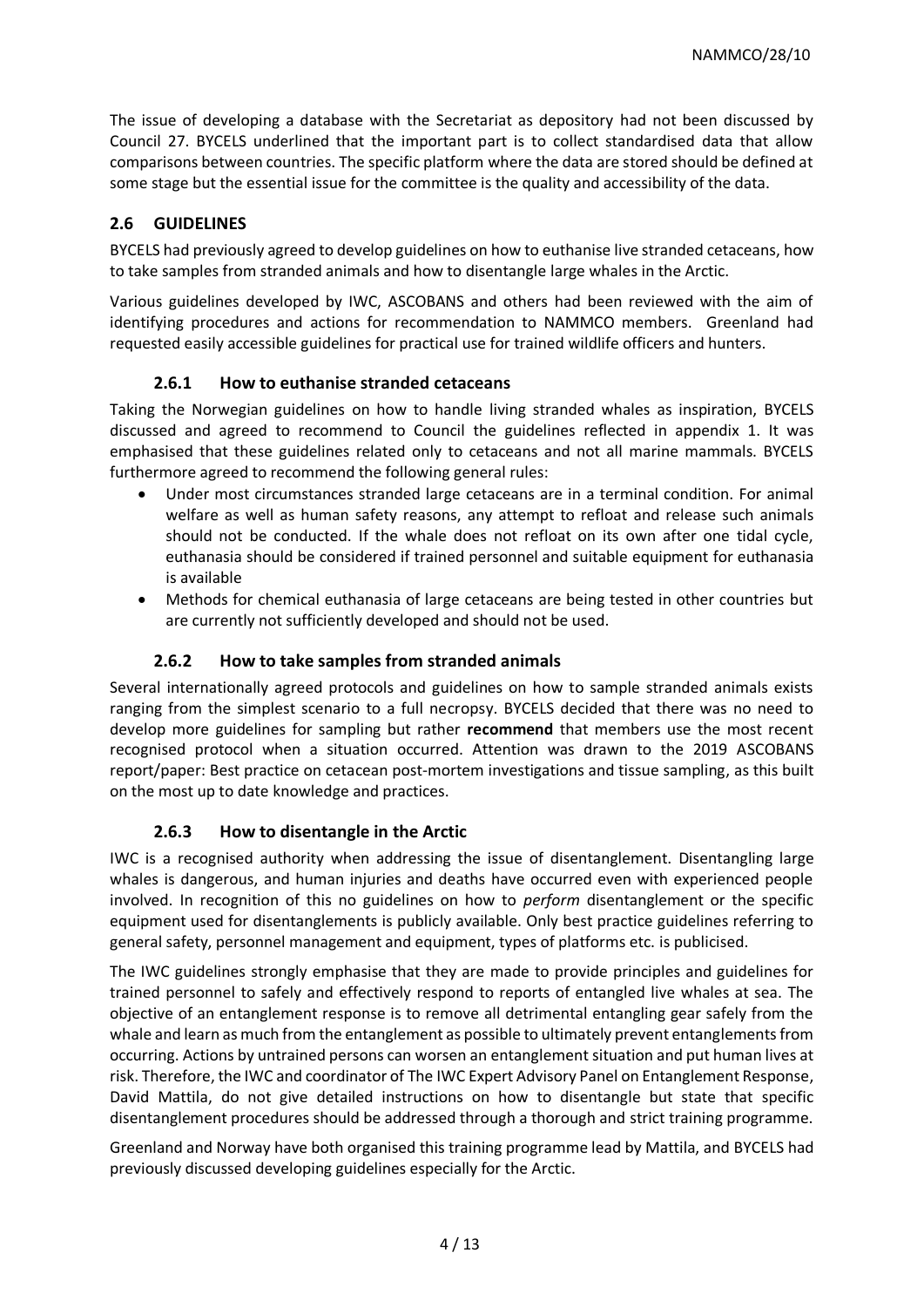Significant factors characterising the Arctic are light condition and temperature. Rescue operations, at least in Norway, would mostly take place in wintertime with few hours of daylight and sometimes very low temperatures resulting in challenges e. g. like handling equipment with big gloves. The long coastline in Greenland and thereby the difficulties in getting trained personnel to an entanglement event complicates the situation.

Rethinking the rational of making guidelines for actions that should not be conducted without prior training and professional knowledge on how to act, BYCELS agreed to concur with the sentiment expressed by IWC and others i.e. that such guidelines might prompt untrained personnel to try disentanglement with a very high risk to human lives and to worsen the situation for the entangled whale.

Greenland expressed an interest of developing a bullet point list of things to remember when such situations arise. Several years have passed since the training course was held and the wildlife officers trained by Mattila had been involved in few disentanglements. Thus, it was argued that an easily accessible bullet point list highlighting safety issues for personnel would increase the readiness and capability of the wildlife officers to such incidents in Greenlandic waters.

BYCELS asked the Secretariat to draft such a list for review at the next meeting.

## **2.7 STRANDING RESPONSE NETWORK**

Based on existing stranding response networks Ryeng and Winsnes had developed a draft on how to set up stranding response networks, on what to report and where to store the data. The proposal was aimed as a guidance for setting up national stranding response networks in member countries and not to develop a stranding response network in NAMMCO.

The guidelines give some principles on how to organise a response network (define coordinating authority/where to call, identify management area and volunteer units within each area, items for reporting, how to store data, development of information material etc). BYCELS agreed to forward the guidelines depict in appendix 2 for the use of member countries.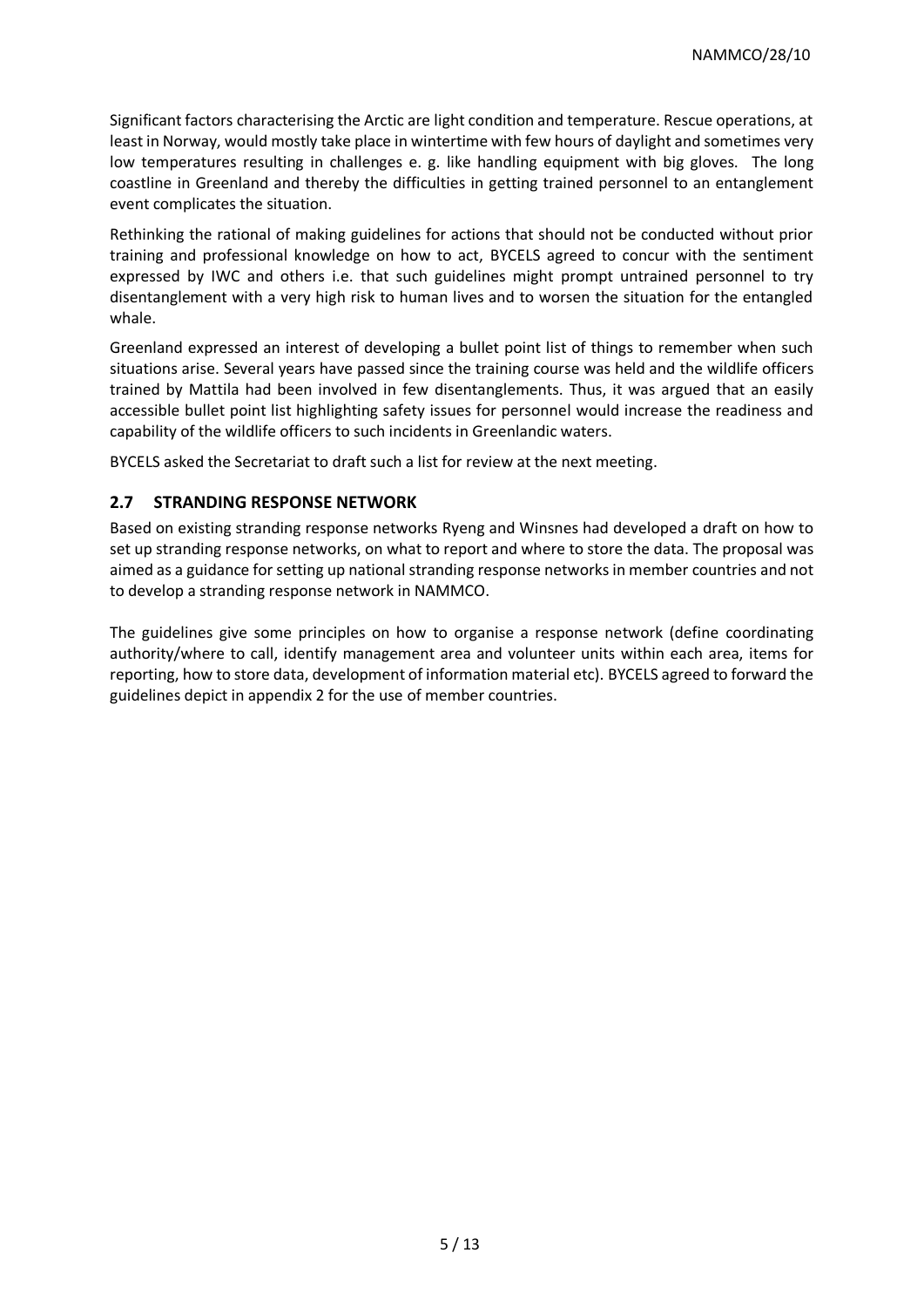# **APPENDIX 1: GUIDELINES FOR THE EUTHANASIA OF STRANDED CETACEANS**

# 1. **GENERAL PRECAUTIONS**

Definition of euthanasia: *the use of humane techniques to induce the most rapid and painless and distress-free death possible (AVMA 2013)*.

From an animal welfare point the pain and suffering of live stranded cetaceans could be ended by euthanasia and should be considered. These guidelines pertain to such events.

**ALWAYS call the responsible authority. Specify telephone number!! Parties: Identify relevant responsible authority for animal welfare issues related to marine mammals.**

- *Do not act before responsible authorities have been notified, and necessary permission granted*
- *Only authorised personnel should perform euthanasia*
- *Human safety is the 1st priority. A whale may move the tail or pectoral fins with great force*
- *Action (euthanasia, disentanglement or moving of animals) should not be initiated in a hasty manner due to expectations from the public*

A stranded whale is defined as a whale that is laying on land or in shallow water. The general rule is that such animals should be euthanized, and no rescue operation should be conducted.

When a large whale, such as members of the rorqual family (fin whale, minke whale and humpback whale), sperm whale, killer whale or a beaked whale is stranded on the beach or in shallow water it is assumed that they are already sick or weakened for some reason. Due to its weight, attempts to pull the animal out to sea will inflict wounds and injuries. For animal welfare reasons, **the animal should not be pulled out to sea.** It should either be allowed to die on its own or euthanized if it could be done in a responsible manner from an animal welfare perspective.

Responsible euthanasia requires knowledge of the anatomy of the species and which weapons are the most effective. Euthanasia is only responsible when conducted by competent personnel and with suitable weapons.

# 2. **KILLING METHODS**

Stranded whales or whales that are entangled beyond rescue can be killed by explosive grenades, explosives, heavy calibre rifles and drugs. However, methods for the euthanasia of large whales by drugs are not sufficiently developed and should not be used.

## **2.1 EXPLOSIVES**

Explosive harpoon grenade/penthrite grenade can be used only on large whales out at sea or in shallow waters where it is possible to approach the animal with a vessel with harpoon gun (shooting distance within 10 – 30 meters). In this context, large whales mean all baleen whales plus sperm whale, beaked whale, and killer whale. **The shoot shall be aimed towards the thorax from the side** as shown in figures 1-6. When used correctly the animal will in most instances die immediately.



*Fig. 1 Minke whale target area (vital organ area – hatched area) for detonation of harpoon grenade*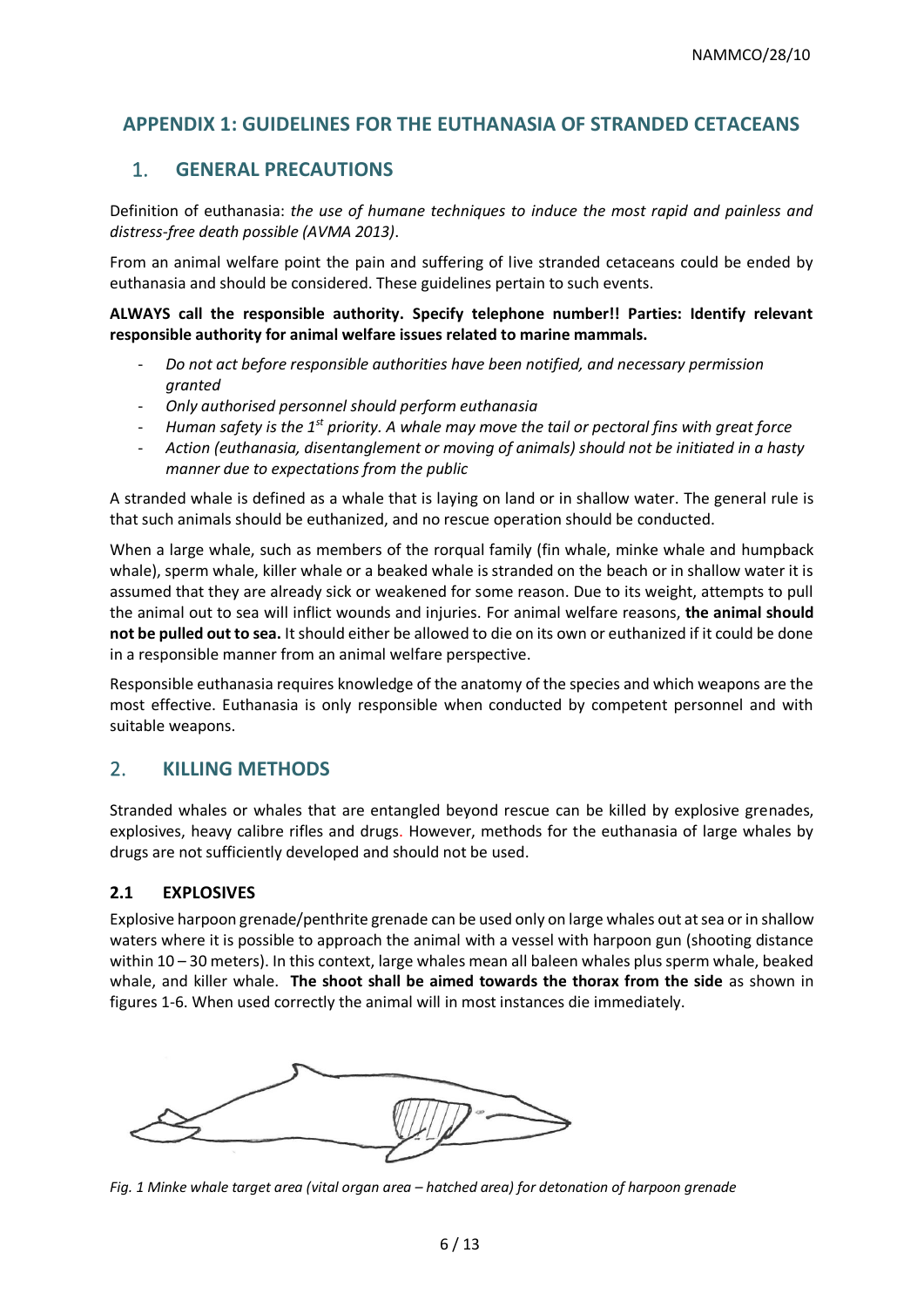

*Fig. 2 Fin whale target area (hatched area) for detonation of harpoon grenade*



*Fig. 3 Humpback whale target area (hatched area) for detonation of harpoon grenade*



*Fig. 4. Sperm whale target area (hatched area) for detonation of harpoon grenade.*



*Fig. 5 Cuvier´s beaked whale target area (hatched area) for detonation of harpoon grenade. Basic illustration from Wikipedia.*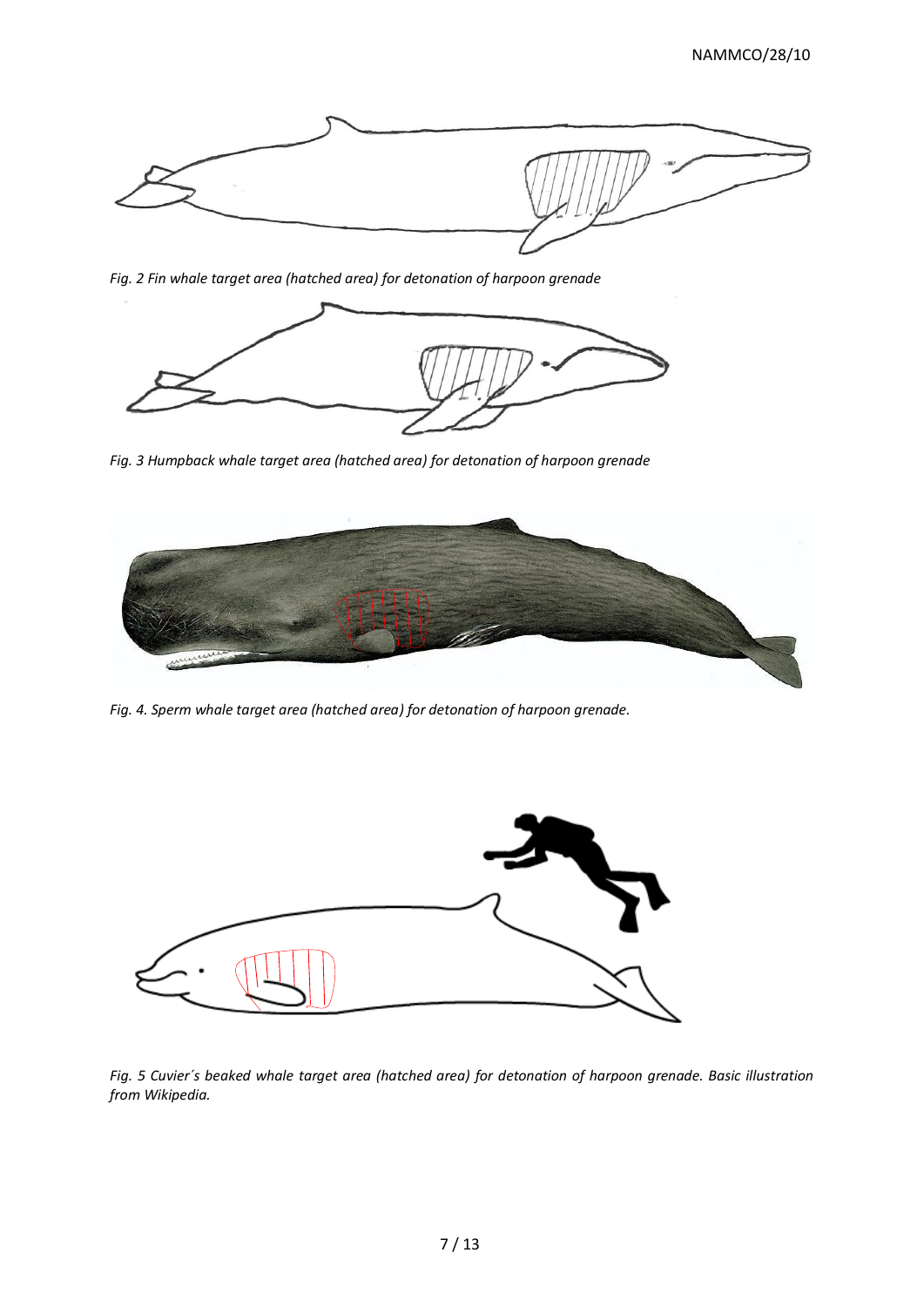

*Fig. 6 Killer whale target area (hatched area) for detonation of harpoon grenade*

## **2.2 RIFLE**

Rifles may be used to kill several whale species. For smaller toothed whales, such as pilot whales and dolphins, ordinary expanding large game ammunition can be used. For large whales, however, the expanding projectile will most often not be able to penetrate the thick skull and reach the brain. Therefore, expanding ammunition should not be used on large whales.

The recommended ammunition in Norway for large whales is full metal jacket, round-nose bullets in calibre 9.3 mm (.366) and upwards. Norwegian investigations have shown that such ammunition penetrates the skull and reach the brain causing instantaneous loss of consciousness and death in minke whales. Calibre .458 has proven good results in both humpback- and sperm whales.

#### **Aiming/targeting and safety**

- Main rule: aim at the brain or first cervical vertebra
- For animals lying on the side: aim towards the brain from the back side (dorsal side) of the animal
- For animals lying on the belly/with stomach down: position yourself to aim from above towards the brain
- The barrel of the rifle must never be in contact with the animal when the shot is fired! If in contact, the rifle may explode, which may be life threatening for the shooter.
- Be aware of the background the bullet may penetrate the skull and ricocheting represents danger for shooter and personnel.

## **2.2.1 Baleen whales (minke whale, fin whale and humpback whale)**

#### **Ammunition:**

- Minke whale: full metal jacket, round-nosed bullets calibre 9.3 mm (.366) and larger
- Fin whale and humpback whale: full metal jacket, round nose bullets calibre .458 and larger For the largest whales, it may be necessary to use several shots to make sure the animal is dead.

To hit the brain in these species, the shot should be placed in the middle plane (sagittal plane) along an imaginary projected line that starts at the eye and advances upwards and backwards at the same angle as an imaginary line from front through blowhole and eye (Figure 7.1).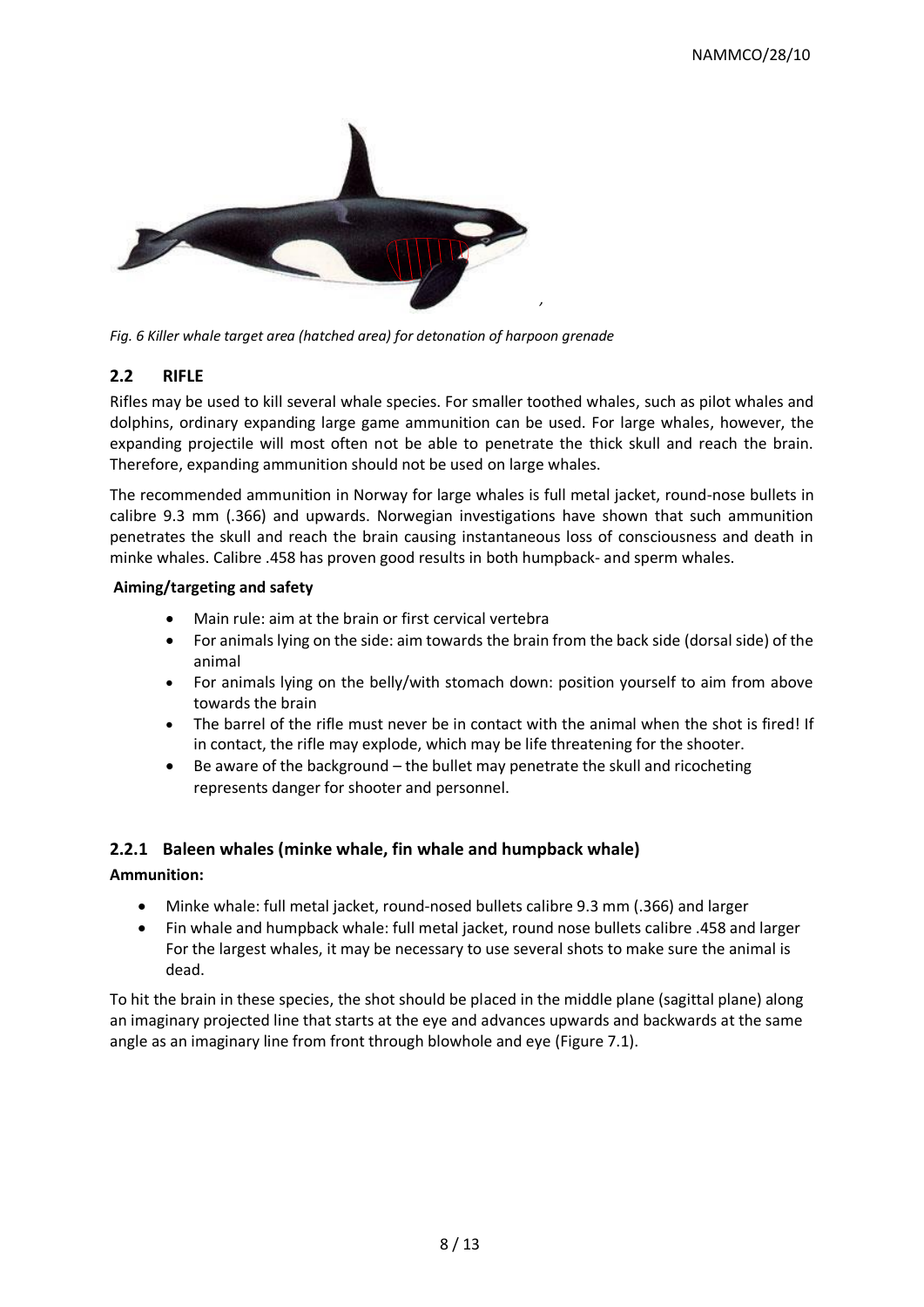





Figure 1 Minke whale head with the brain as seen from the side

Figure 2 Minke whale head with the brain as seen from above

Figure 3 Minke whale head with the characteristic target point for the rifle seen obliquely from the back

*Fig. 7. The brain's location in the minke whale and target sites for gunshot from different positions. (SK Knudsen, H Rud and EO Øen, 1997). Seen from the side, the brain is positioned in a plane mid-way between the eye and dorsal surface of the head. Fig. 1 shows the back edge of the brain laying along a projection on a horizontal line (a) as far behind the eye (b) as the blowhole (c) extends to the front of the eye. The brain of the minke whale is about 20 cm wide, 20 cm long and 15 cm high. The centre of the brain lays about 55 cm behind the blowhole opening in a small (5.5 m) minke whale and about 75 cm behind the blowhole opening in a large (8.5 m) minke whale.*

# **2.2.1.1 Shot from the back side (dorsal side)**

Aim from above directly towards the brain. If the shot is directed from behind, it must be directed obliquely forwards approximately 60 – 80 cm behind the blow hole.

## **2.2.1.2 Shot from the side**

Aim at a point on the imaginary line that goes backwards from the eye and about 20 - 25 cm below the contour of the head.

## **2.2.1.3 Shot from the belly side (ventral side)**

Aim midway between the jaw bones (mandibles) to a point 30 - 50 cm (depending on the size of the whale) behind the eyes. It may be difficult to accurately place the shot.

## **2.2.1.4 Shot to the heart**

If emergency situations, the shot may be aimed to the heart.

Fin whale species: the heart is located underneath the centre of the pectoral fin when the fin is lying into the body.

Humpback whale: the heart is located underneath the front half of the pectoral fin. See figures 1 - 4

## **2.2.1.5 Animal reaction to shot in brain and heart**

Hits in the brain or cervical vertebrae: often the whale will strike one or more times with the tail fluke before the body it is completely relaxed. If the effect is uncertain, the animal should be reshot. When reshooting, the shot may be placed  $10 - 15$  cm in front of or behind the first shot.

Hits to the heart: Usually, the animal will show little reaction to the shot. Unconsciousness and death are caused by the bleedings that occur and are therefore not immediate but will take some time.

## **2.2.2 Sperm whale**

Use harpoon grenade or rifle of minimum calibre .458 and round-nosed full metal jacket bullet.

The brain is located along an imaginary projected vertical line midway between the eye and anterior contour of the pectoral fin. From the back side (dorsal side) and the ventral side, the shot is directed in the middle plane (sagittal plane) along this imaginary line.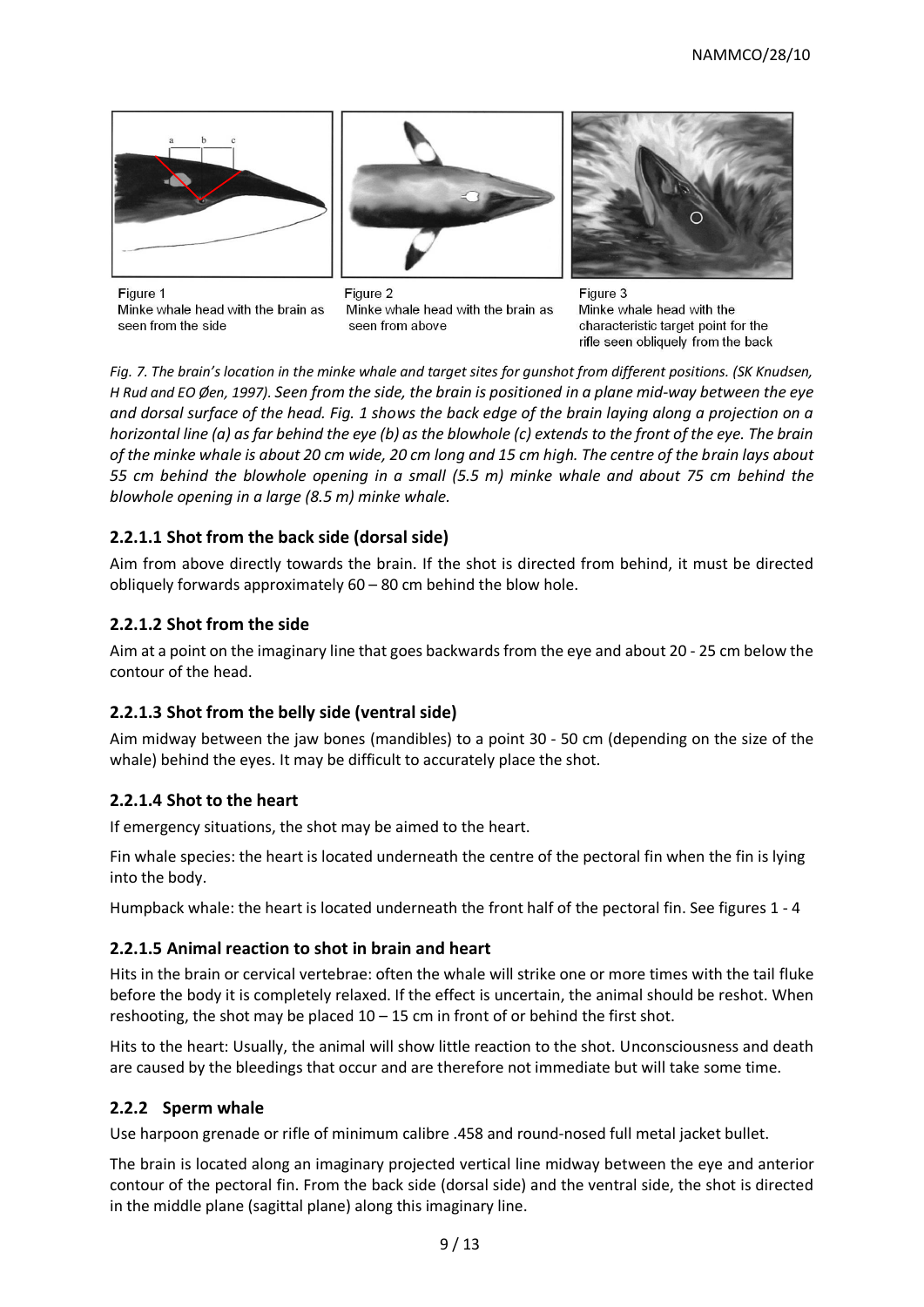Because of the spermaceti organ in the head, the sperm whale should preferably be shot from the side. The shot is directed at the point of the skull where the vertical line crosses an imaginary horizontal line from the eye. Fig. 8.



*Fig. 8. Sperm whale: location of the brain and rifle shooting instructions from different positions. Illustration: Marcos Oliveira, Nat Drawings, http://natdrawings.blogspot.no/2013\_04\_01\_archive.html Shooting instructions: EO Øen*

## **2.2.3 Killer whale**

The brain is located approximately right underneath the white spot above the eye. Shot from the side should be directed in the centre of the white spot. Shot from above should be directed in the midline so that it passes through this area – see fig 9.

Use rifles with a minimum calibre of 9.3 mm (.366) and a full metal jacket round-nosed bullet (equivalent to ammunition for minke whales).



*Fig. 9. Killer whale: location of the brain and rifle shooting instructions from different positions. Illustration: [www.regjeringen.no/no/dokument/dep/nfd/veiledninger\\_brosjyrer/2000/fakta-om-hval-inorske](http://www.regjeringen.no/no/dokument/dep/nfd/veiledninger_brosjyrer/2000/fakta-om-hval-inorske-farvann/4/id275084)[farvann/4/id275084](http://www.regjeringen.no/no/dokument/dep/nfd/veiledninger_brosjyrer/2000/fakta-om-hval-inorske-farvann/4/id275084) Shooting instructions: EO Øen*

## **2.2.4 Other toothed whales**

#### **Ammunition:**

• Pilot whales and dolphins: expanding bullets (hunting ammunition) may be used in calibres e.g. .270, .308, .30.06 or equivalent calibres In dolphins and harbour porpoise, shotguns with slugs, i.e. lead bullets, may also be used.

In dolphin species the shot should be directed from the blowhole towards an imaginary line through the anterior contour of the pectoral fins (approximately 45 °) – see fig 10.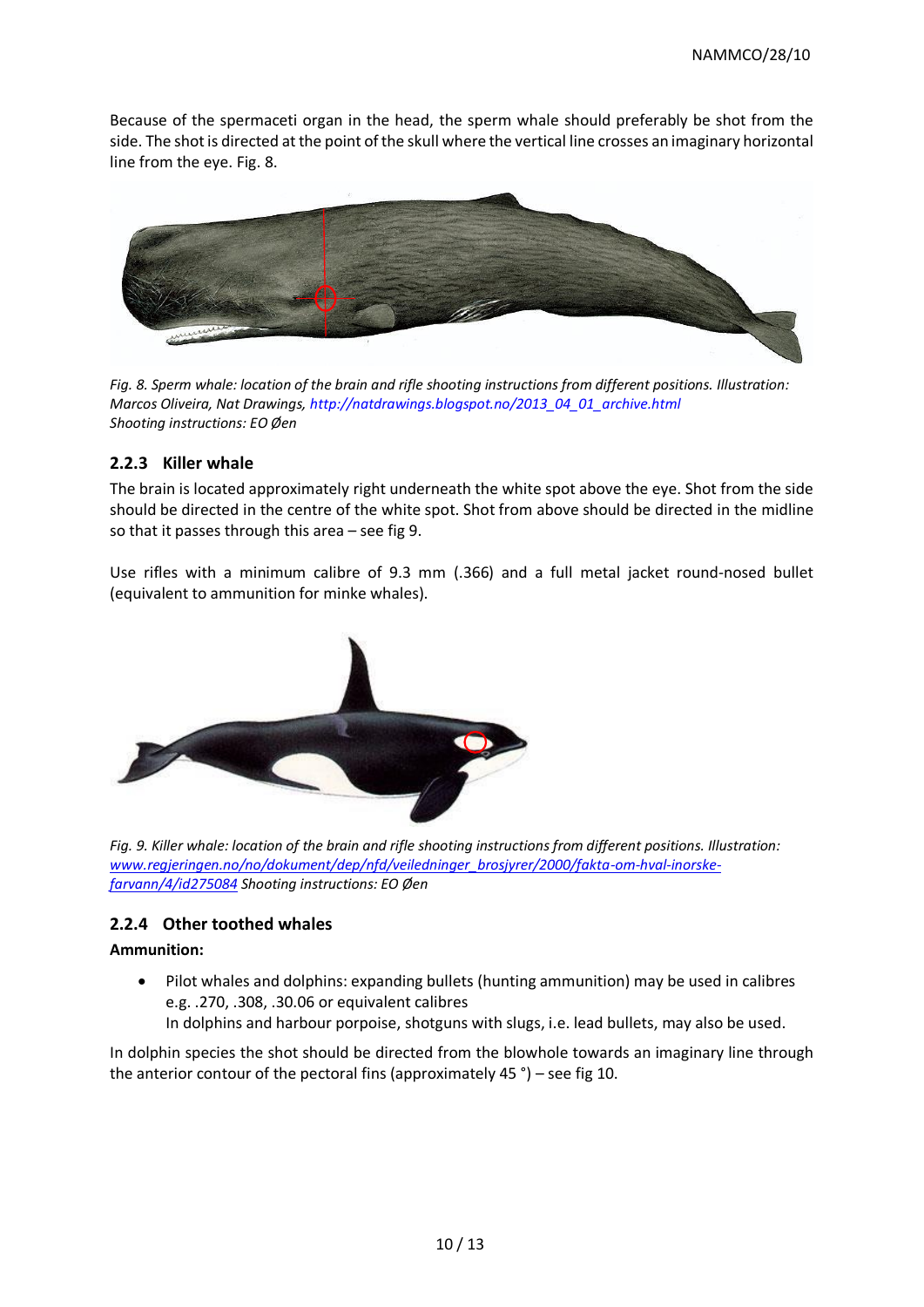

*Fig. 10. Dolphins: rifle shooting instructions. Shooting instructions: EO Øen Illustration: Lagenorhynchus albirostris © Würtz-Artescienza, CMS nettsider; http://www.cms.int/reports/small\_cetaceans/data/l\_albirostris/l\_albirostris.htm* 

In pilot whales, the shot should be directed in the same angle, approximately  $15 - 20$  cm behind the blowhole - see figure 11.



*Fig. 11 Location of the brain and correct aiming of the rifle shoot (blue arrow). Shooting instructions: EO Øen Illustration: B.Hanusson, J. Olsen*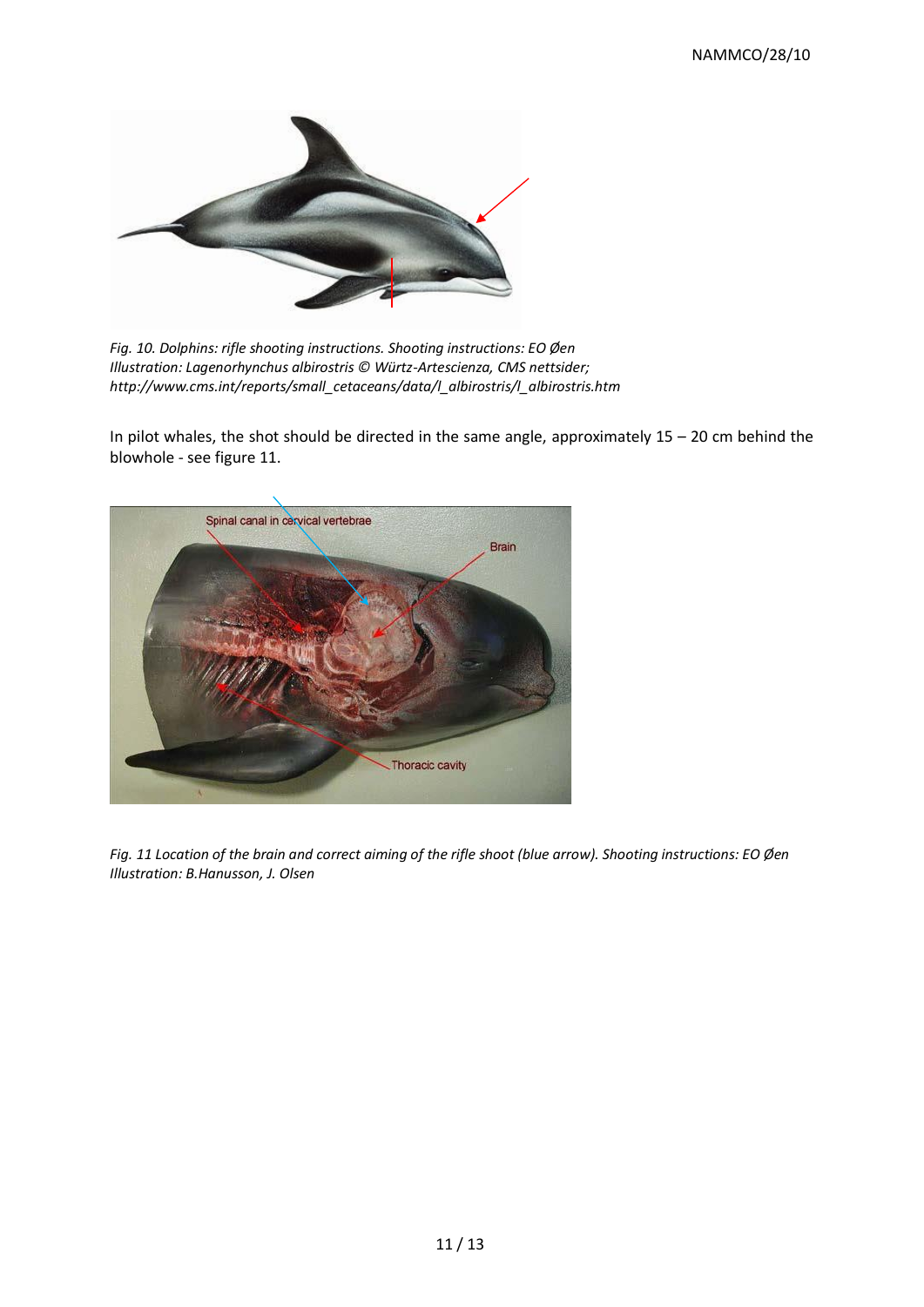# **APPENDIX 2: STRANDING RESPONSE NETWORK**

# **HOW TO REPORT, WHAT TO REPORT AND WHERE TO STORE THE STRANDING DATA**

#### **ORGANISATION**

• Define relevant coordinating/leading authority (unit and contact person (Ministry/Directorate/Research Institute)) - where to call

It is recommended that the leader/coordinator is a veterinarian or experienced biologist who will be able to assess the situation in order to initiate relevant action (euthanise, possible sampling, who should respond and to what)

• Identify coastal areas (management areas) and volunteer units within each area

Suggestions for volunteers: local zoological/ornithological/nature/animal welfare organisations.

Member Countries to identify possible NGOs or interested persons to be volunteer in the network. Training courses should be arranged for the network of volunteers

If sampling is required, suitable equipment should be stored at sites identified by the member countries.

## **HOW TO REPORT A STRANDING ALIVE OR DEAD FROM THE POINT OF VIEW OF THE PERSON FINDING THE ANIMAL(S)**

To be widely distributed!! Local police station, NGO's local newspapers, radio stations etc, municipality,

Important to remember when approaching a live stranded animal

- Approach the animal calmly and carefully. Keep away from the tail!
- People, dogs and wild animals should be kept at a distance.
- Do not move the animal by pulling on its fins or tail.
- Call coordinator who will ask for further information such as:

#### **Stranding both alive and dead**

- Location and date found
- Species and sex
- Overall length
- Condition of the animal
- Your contact details should further information be needed

Based on this information the Coordinator will decide on further action.

Live strandings: information will be forwarded to relevant task force (as a rule large whales will be euthanised if possible).

Dead strandings / after euthanisation: Sampling according to protocol relevant to the size of the animal or coordinator gives instructions about sampling and further processing of the samples (pathological investigations).

Necropsy and sampling procedures should be performed according to standardized international protocols as far as possible – e.g. ASCOBANS best practice on cetacean post-mortem investigations and tissue sampling.